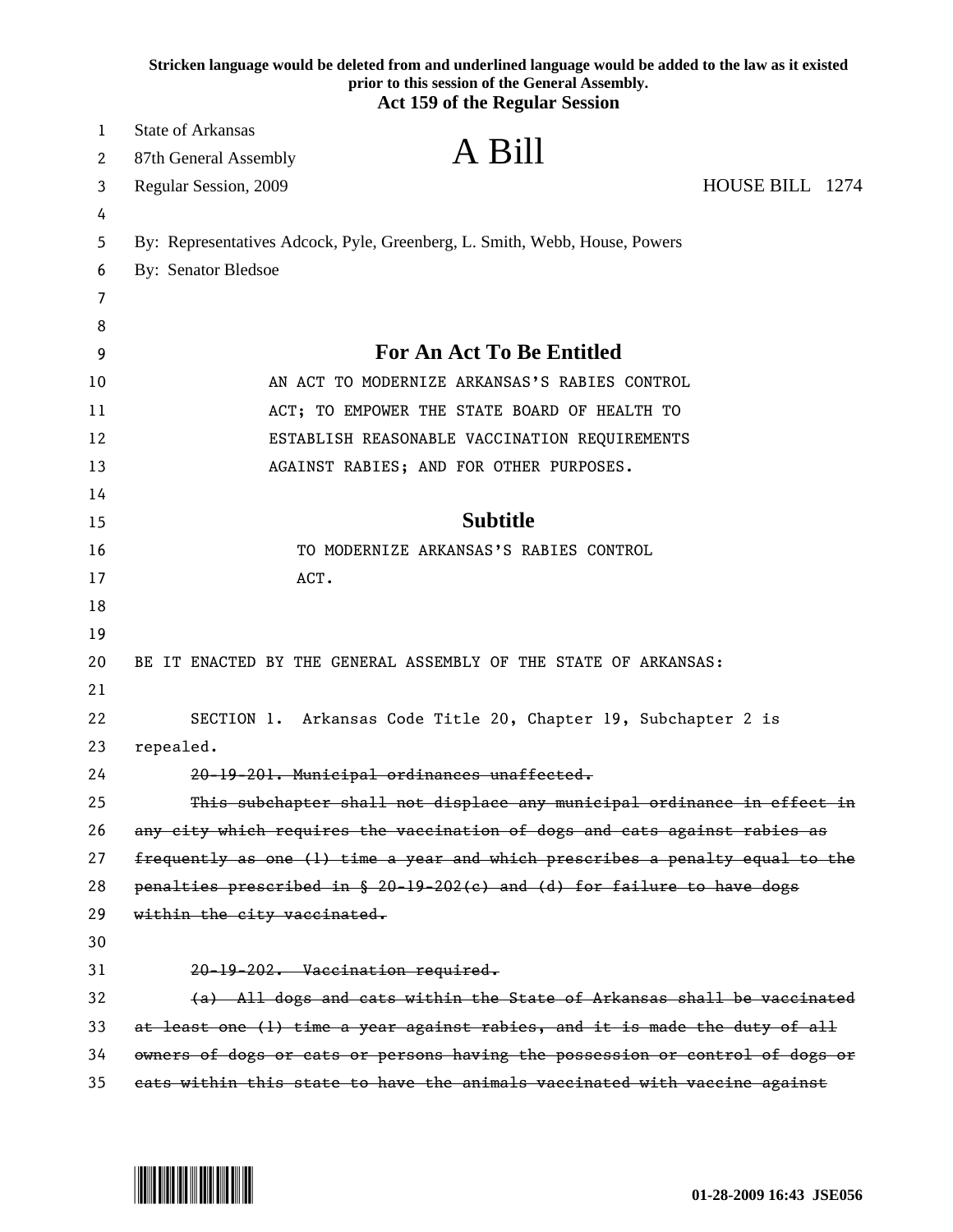| 1  | rabies in an amount, quantity, and quality to be approved by the State        |
|----|-------------------------------------------------------------------------------|
| 2  | Veterinarian.                                                                 |
| 3  | (b) However, this section shall not apply within cities or                    |
| 4  | incorporated towns through which a state line runs when the adjoining state   |
| 5  | has no comparable law.                                                        |
| 6  | (e) Any owner of any dog or cat or any person having the care and             |
| 7  | control of any dog or cat who fails to have the dog or cat vaccinated         |
| 8  | according to the terms of this subchapter shall be guilty of a violation and  |
| 9  | upon conviction shall be fined in any sum not less than five dollars (\$5.00) |
| 10 | nor more than twenty-five dollars (\$25.00) for each offense.                 |
| 11 | (d) Any dog or cat termed a stray that is not vaccinated is subject to        |
| 12 | destruction.                                                                  |
| 13 |                                                                               |
| 14 | 20-19-203. Administration.                                                    |
| 15 | (a) For the purpose of carrying this subchapter into effect, the              |
| 16 | Arkansas Livestock and Poultry Commission is charged with the responsibility  |
| 17 | of making the rules and regulations and administering this subchapter with    |
| 18 | the approval of the Governor.                                                 |
| 19 | (b) The charge for furnishing the vaccine and for the vaccination             |
| 20 | shall not exceed seventy-five cents (75¢) per dog or cat, and without further |
| 21 | charge for each vaccination, there shall be issued to the owner or person in  |
| 22 | charge of the dog or cat a certificate and metal tag showing the ownership of |
| 23 | the dog or cat, the date of vaccination, and the general description of the   |
| 24 | $anima1$ .                                                                    |
| 25 |                                                                               |
| 26 | SECTION 2. Arkansas Code § 20-19-302 is amended to read as follows:           |
| 27 | $20 - 19 - 302$ .<br>Definitions.                                             |
| 28 | As used in this subchapter:                                                   |
| 29 | (1) "Animal" means any animal other than dogs or cats which may               |
| 30 | be affected by rabies;                                                        |
| 31 | (2) "Cats" includes all members of the feline family;                         |
| 32 | (3) "Dogs" includes all members of the canine family;                         |
| 33 | $(4)$ "Has been bitten" means has been seized with teeth or jaws,             |
| 34 | so that the skin of the person or thing seized has been nipped or gripped, or |
| 35 | has been wounded or pierced, the skin has been penetrated by an animal's      |
| 36 | teeth and the term includes contact of saliva has contacted with any a break  |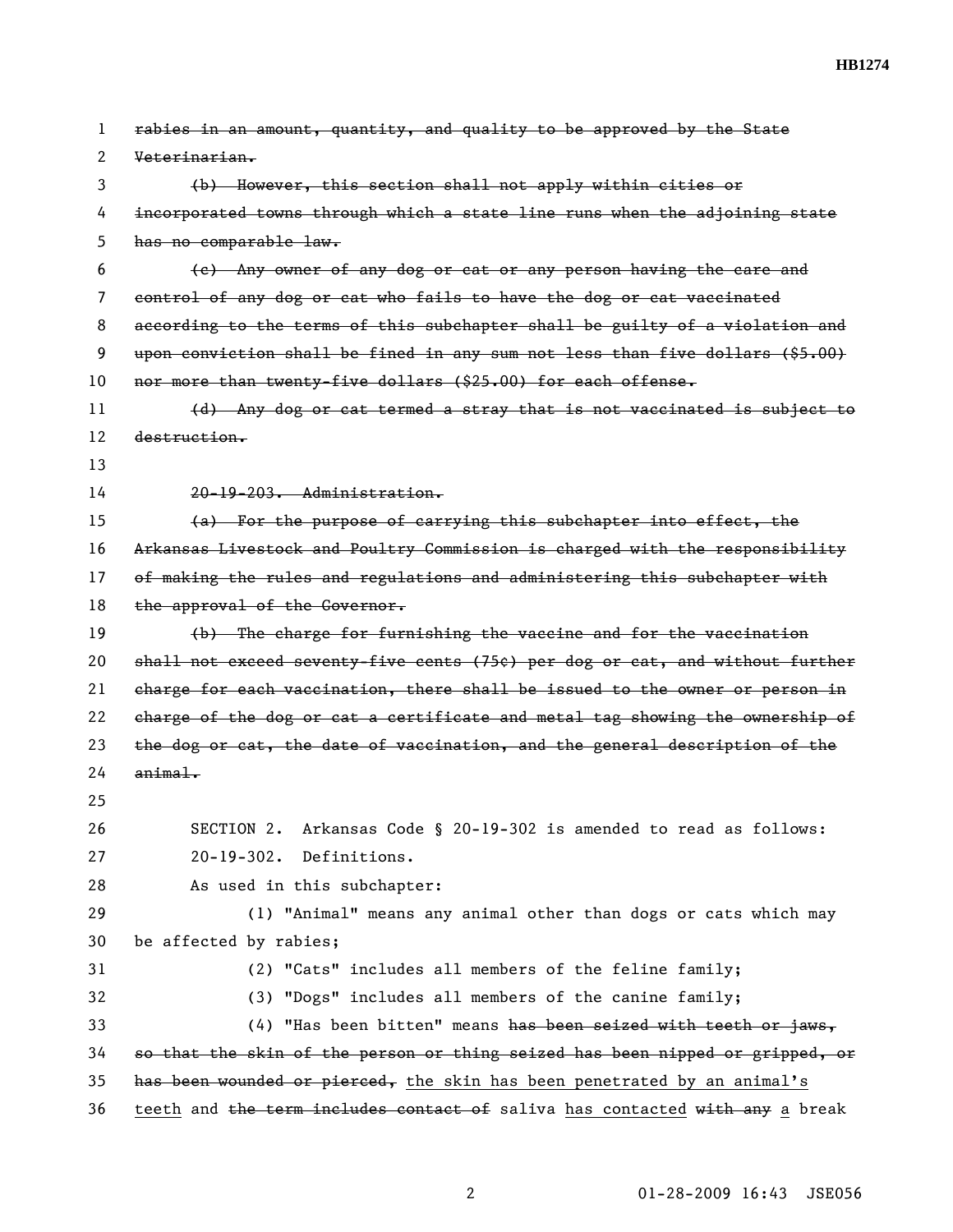1 or abrasion of the skin; 2 (5) "Owner" means any person who: 3 (A) having Has a right of property in a dog or cat or other 4 animal; or 5 (B) who keeps Keeps, or harbors, cares for, or acts as the 6 custodian of a dog or cat or other animal, or has it in his or her care, or 7 acts as its custodian,; or 8 (C) knowingly Knowingly permits a dog or cat or other 9 animal to remain on or about any premises occupied by him or her; and 10 (6) "Vaccination against rabies" means the injection, 11 subcutaneously or otherwise, of canine antirabic vaccine, as approved by the 12 United States Department of Agriculture or State Veterinarian the State Board 13 of Health and administered by a licensed veterinarian or agent of the 14 Division of Health of the Department of Health and Human Services or the 15 State Veterinarian. 16 17 SECTION 3. Arkansas Code § 20-19-304 is amended to read as follows: 18 20-19-303. Power of political subdivisions not limited — 19 Applicability. 20  $(a)$  (a)(1) Nothing in this subchapter shall be held to This subchapter 21 does not limit in any manner the power of any municipality or political 22 subdivision to prohibit dogs or cats or other animals from running at large 23 whether or not they have been vaccinated against rabies as provided in this 24 subchapter. 25  $(2)(b)$  Nothing in this subchapter shall be construed to This 26 subchapter does not limit in any manner the power of any municipality or 27 other political subdivision to further control and regulate dogs or cats or 28 other animals in such municipality or political subdivision. 29 (b) The provisions of this subchapter will apply in all situations 30 where a municipality or political subdivision does not have an effective 31 rabies control act. 32 33 SECTION 4. Arkansas Code § 20-19-305 is amended to read as follows: 34 20-19-305. Vaccination for dogs and cats required.  $35$  All dogs and cats shall be vaccinated against rabies annually  $\pm n$ 36 accordance with  $\S$  20-19-201 et seq. or as required by the State Board of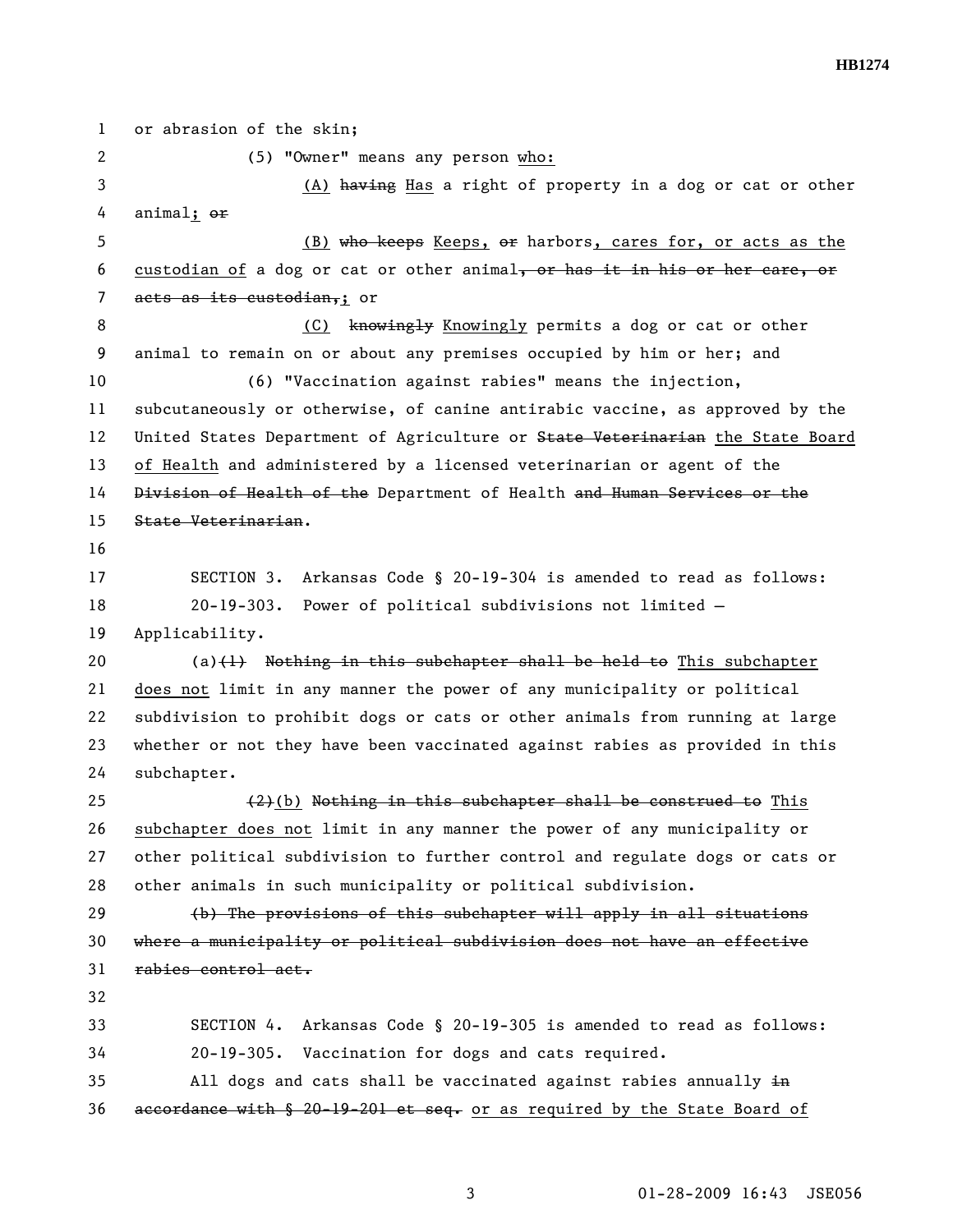**HB1274** 

1 Health. 2 3 SECTION 5. Arkansas Code § 20-19-307 is amended to read as follows: 4 20-19-307. Confinement of animal when person bitten. 5 (a)(1) Whenever the health authorities, county sheriff's office, or 6 municipal police officers in cooperation with health authorities receive 7 information that any person has been bitten by a dog or cat or other animal, 8 these local public officials acting in cooperation shall have the dog or 9 other animal confined and observed by a licensed veterinarian. 10 (2) If there is no local facility available for confining the 11 dog or cat or other animal, it shall be the owner's responsibility to make 12 satisfactory arrangements or to prepare a facility for the purpose of 13 confinement. 14 (b)(1) The offending dog or cat shall be confined for a period of ten 15 (10) days by a veterinarian or owner or public pound. 16 (2)(A) All other species of animals are to be confined and 17 observed for rabies in the same manner, except the time element will vary so 18 as to compensate for the difference in the incubation period of the disease. 19 (B) This adjusted time element is to be determined by 20 consultation with the Division of Health of the Department of Health and 21 Human Services authorities. 22 (C) If there is no known incubation period, the animal may 23 be euthanized and tested at the discretion of the Department of Health. 24 (3) The veterinarian, owner, or public pound management 25 personnel shall notify the local public health authorities of the disposition 26 of the dog or animal at the termination of the confinement. 27 (c)(1) Any confinement and observation expense incurred in the handling 28 of any dog or cat or other animal under this subchapter shall be borne by the 29 owner. 30 (2) If the dog or cat or other animal is a stray and has no 31 owner, the confinement and observation expense shall be borne by the person 32 bitten or, if a minor, by the head of the family. 33 34 SECTION 6. Arkansas Code § 20-19-308 is amended to read as follows: 35 20-19-308. Shipment to laboratory of head of animal suspected of being 36 rabid.